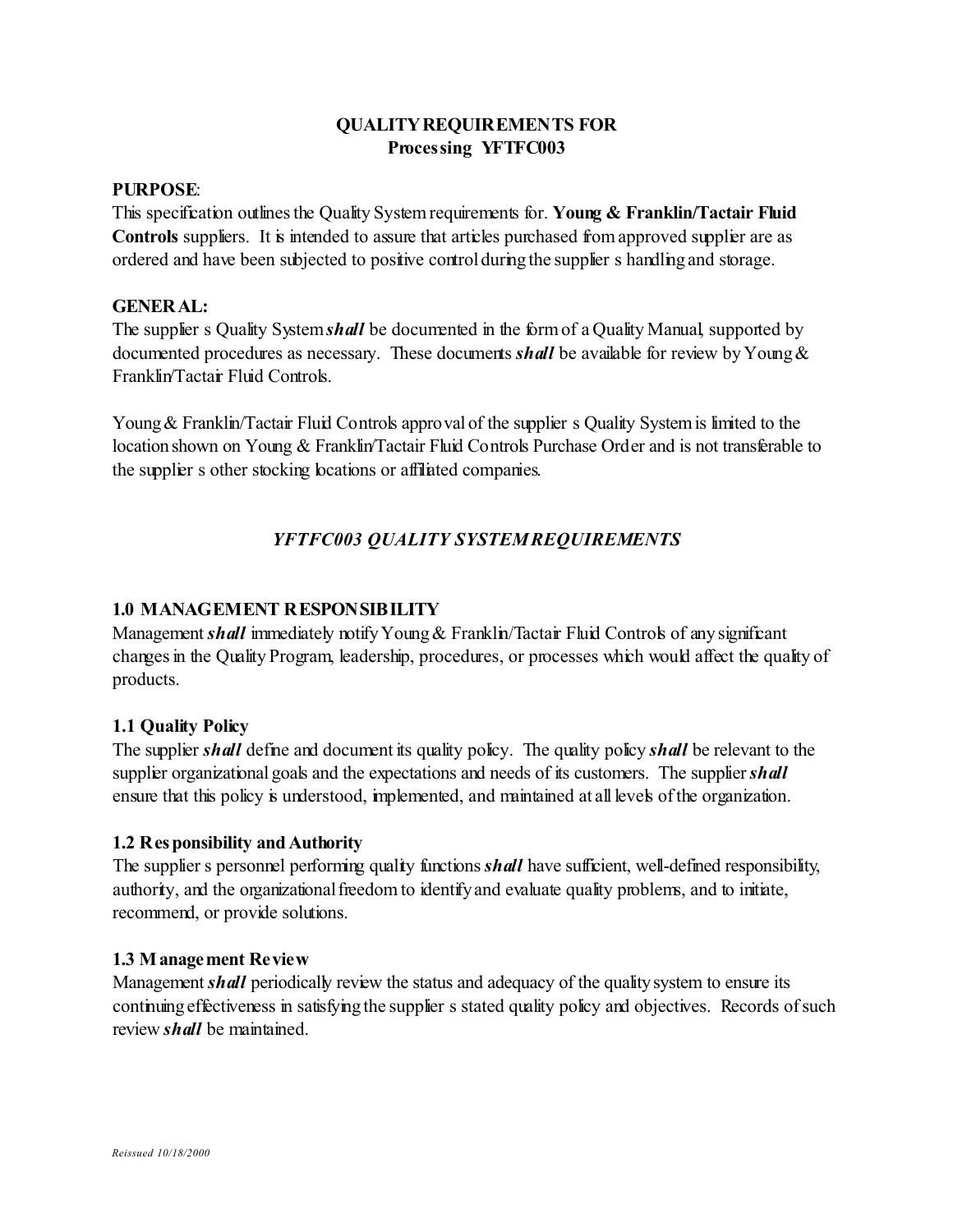### **2.0 QUALITY SYSTEM**

#### **2.1 General**

The supplier *shall* establish, document, implement, and maintain a quality system to assure product compliance to specified requirements.

The supplier *shall* maintain a quality manual that includes or makes reference to quality system procedures and outline the structure of the documentation used in the quality system.

#### **2.2 Quality System Procedures**

The supplier s procedures *shall* provide for review of all new product requirements during the earliest practical phase of a contract.

### **2.3 Quality Planning**

Quality planning will identify and make timely provisions for the special controls, processes, IM&TE, fixtures, tooling and training required for assuring article quality.

### **3.0 CONTRACT REVIEW**

#### **3.1 Review**

The supplier s quality function *shall* assure the supplier s procurement documents incorporate applicable quality, and technical requirements, and verifies that items are procured from approved sources when required by Young & Franklin/Tactair Fluid Controls Purchase Order.

#### **3.2 Amendment to Contract**

The supplier *shall* identify how an amendment to a contract is made and correctly transferred to the functions concerned within the supplier s organization.

#### **3.3 Records**

Records of contract reviews *shall* be maintained.

## **4.0 DOCUMENT AND DATA CONTROL**

#### **4.1 General**

The supplier *shall* establish and maintain documented procedures to control all documents and data that relate to the requirements of this standard including, to the extent applicable, documents of external origin such as standards and customer drawings. In essence a system is maintained to control the initiation, revision, issue, and distribution of all Quality related documents.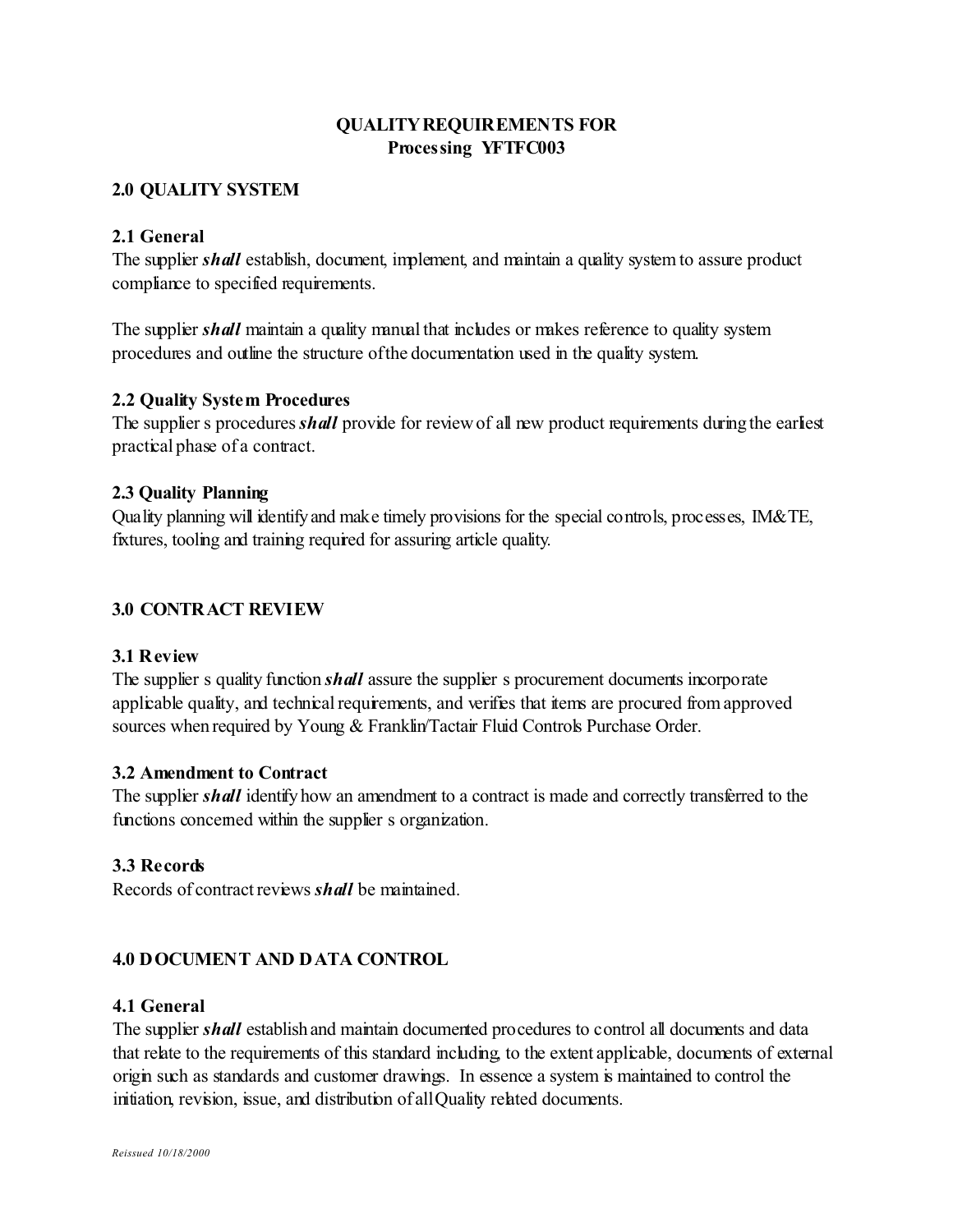### **4.2 Document and Data Approval and Issue**

The documents and data *shall* be reviewed and approved for adequacy by authorized personnel prior to issue. A master list or equivalent document-control procedure identifying the current revision status of documents *shall* be established and be readily available to preclude the use of invalid and/or obsolete documents.

### **4.3 Document and Data Changes**

Changes to documents and data *shall* be reviewed and approved by the same functions/organizations that performed the original review and approval, unless specifically designated otherwise. The designated functions/organizations *shall* have access to pertinent background information upon which to base their review and approval.

### **5.0 PURCHASING**

### **5.1 General**

The supplier *shall* establish and maintain documented procedures to ensure that purchased product conforms to specified requirements.

## **5.2 Evaluation of Subcontractors**

The supplier *shall* evaluate and select subcontractors on the basis of their ability to meet subcontract requirements, define the type and extent of control exercised by the supplier over subcontractors, and establish and maintain quality records of acceptable subcontractors.

#### **5.3 Verification of Purchased Product**

Where Young & Franklin/Tactair Fluid Controls proposes to verify purchased product at the supplier s or subcontractors s premises, Young & Franklin/Tactair Fluid Controls *shall* specify verification arrangements and the method of product release in the purchasing documents.

## **6.0 CONTROL OF CUSTOMER-SUPPLIED PRODUCT**

The supplier *shall* establish and maintain documented procedures for the control of verification, storage, and maintenance of Young  $&$  Franklin/Tactair Fluid Controls supplied product. Any such product that is lost, damaged, or is otherwise unsuitable for use *shall* be recorded and reported to the Young & Franklin/Tactair Fluid Controls.

## **7.0 PRODUCT IDENTIFICATION AND TRACEABILITY**

The supplier *shall* establish and maintain documented procedures for identifying product by suitable means from receipt and during all stages of production, delivery, and installation.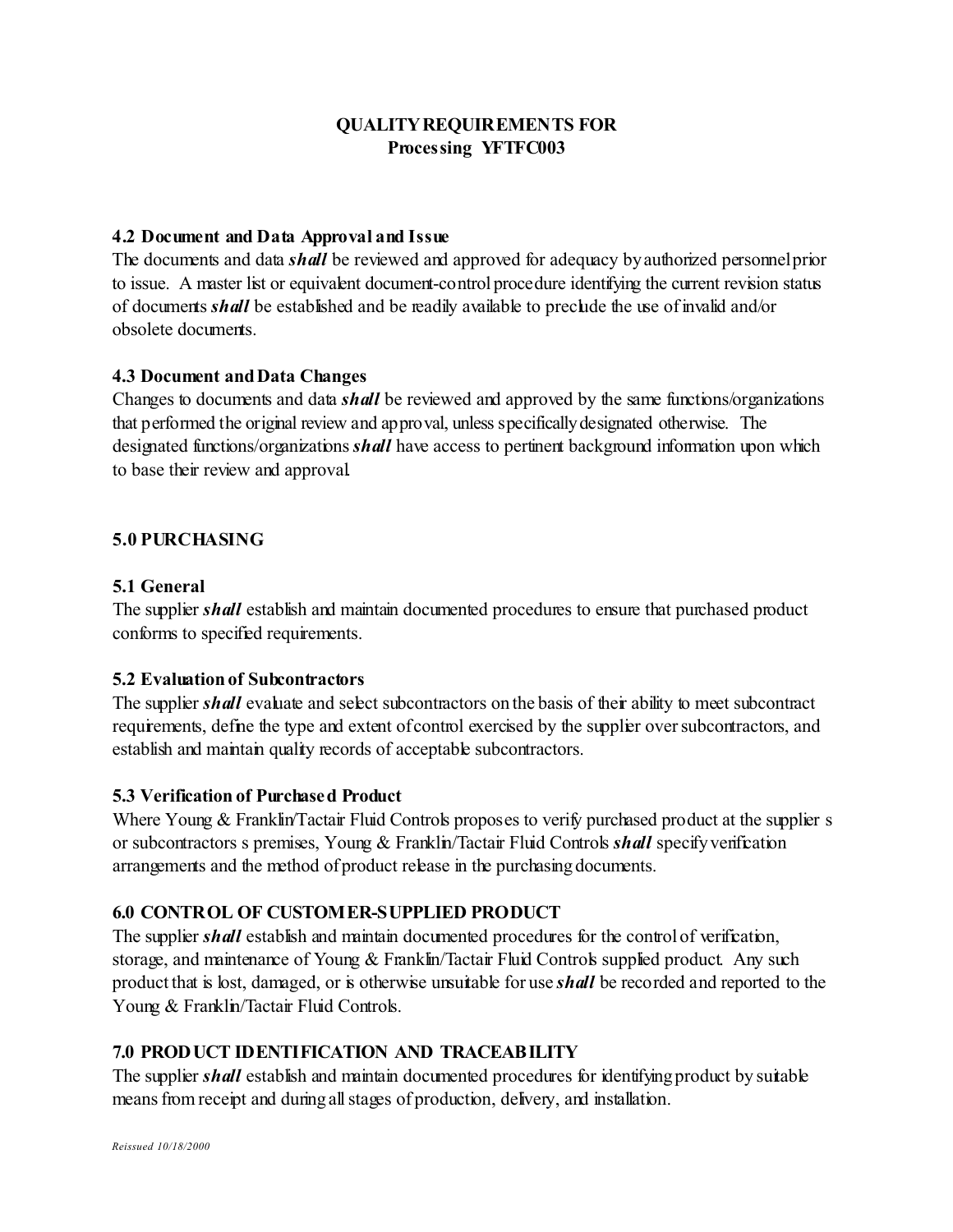The supplier *shall* establish and maintain documented procedures for unique identification of individual product or batches. This identification *shall* be recorded.

### **8.0 PROCESS CONTROL**

The Supplier **shall** identify and plan the production, installation, and servicing processes which directly affect quality and *shall* ensure that these processes are carried out under controlled conditions.

Controlled conditions *shall* include the following:

Documented procedures defining the manner of production, installation, and servicing, where the absence of such procedures could adversely affect quality; Use of suitable production, installation, and servicing equipment, and a suitable working environment; Compliance with reference standards/codes, quality plans, and/or documented procedures; Monitoring and control of suitable process parameters and product characteristics; Approval of processes, equipment and personnel as appropriate; Criteria for workmanship, which shall be stipulated in the clearest practical manner (e.g., written standards, representative samples, or illustrations); Suitable maintenance of equipment to ensure continuing process capability.

Where the results of processes cannot be fully verified by subsequent inspection and testing of the product and where, for example, processing deficiencies may become apparent only after the product is in use, the processes *shall* be carried out by qualified operators and/or *shall* require continuous monitoring and control of process parameters to ensure that the specified requirements are met.

The requirements for any qualification of process operations, including associated equipment and personnel*shall* be specified.

Records *shall* be maintained for qualified processes, equipment, and personnel, as appropriate.

## **9.0 INSPECTION AND TESTING**

The supplier *shall* establish and maintain documented procedures for inspection and testing activities in order to verify that the specified requirements for the product are met. The required inspection and testing, and the records to be established, *shall* be detailed in the quality plan or documented procedures.

## **9.1 Receiving Inspection and Testing**

The supplier *shall* ensure that incoming product is not used or processed until it has been inspected or otherwise verified as conforming to specified requirements. Verification of the specified requirements *shall* be in accordance with the quality plan and/or documented procedures.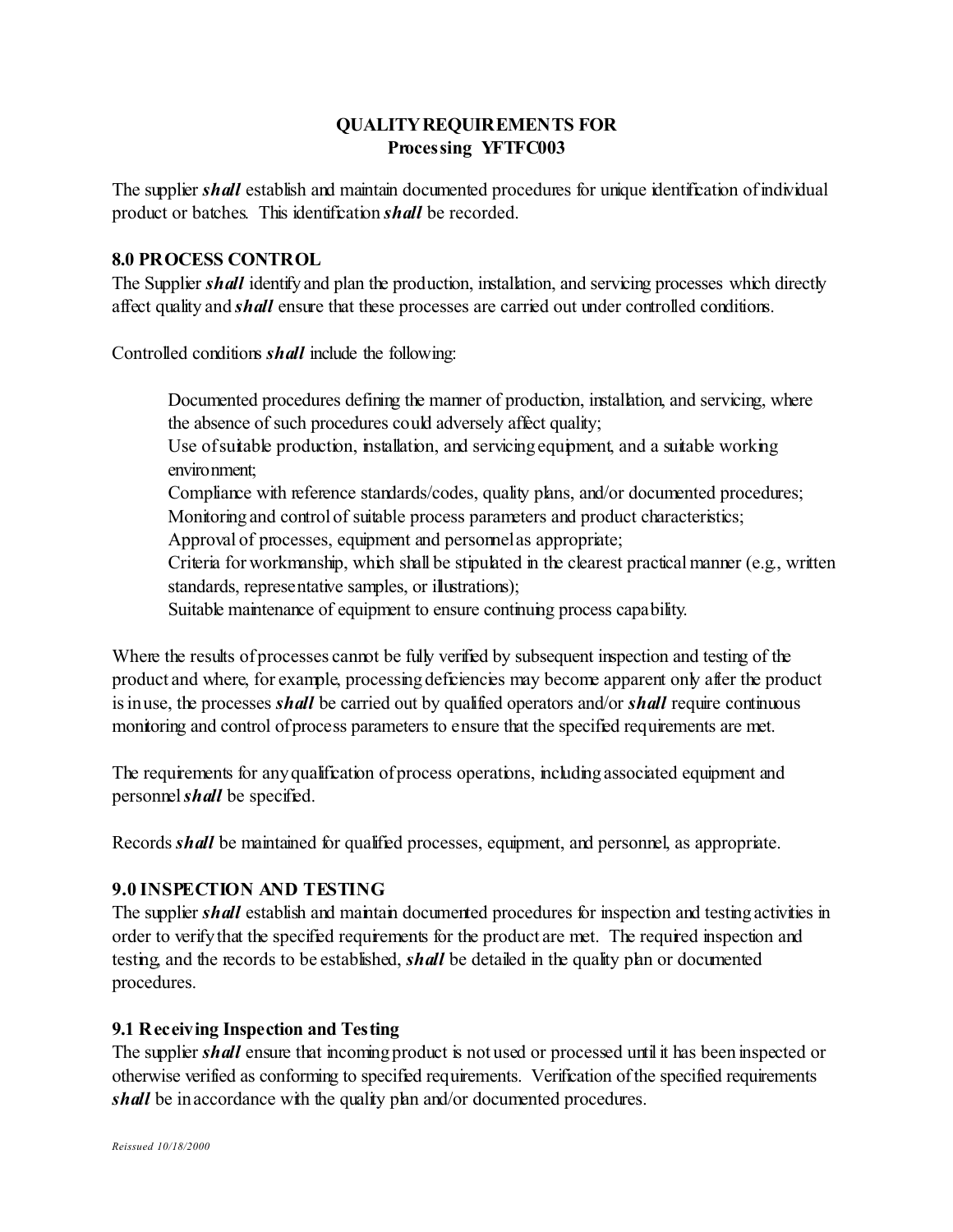#### **9.2 In-process Inspection and Testing**

The supplier *shall*:

Inspect and test the product as required by the quality plan and/or documented procedures;

" Hold product until the required inspection and tests have been completed or necessary reports have been received and verified, except when product is released under positive-recall procedures *shall* not preclude the activities

### **9.3 Final Inspection and Testing**

The supplier *shall* carry out all final inspection and testing in accordance with the quality plan and/or documented procedures to complete the evidence of conformance of the finished product to the specified requirements.

### **9.4 Inspection and Test Records**

The supplier *shall* establish and maintain records which provide evidence that the product has been inspected and/or tested. These records *shall* show clearly whether the product has passed or failed the inspections and/or tests according to defined acceptance criteria. Where the product fails to pass any inspection and/or test, the procedures for control of non-conforming product *shall* apply.

Records *shall* identify the inspection authority responsible for the release of product.

#### **10. CONTROL OF INSPECTION, MEASURING, AND TEST EQUIPMENT**

Control and calibration of instrumentation and calibration standards *shall* be in accordance with the requirements of ISO-10012-1 and/or ANSI/ASQ Z 540-1. The supplier *shall* establish and maintain documented procedures to control, calibrate, and maintain inspection, measuring, and test equipment (including test software) used by the supplier to demonstrate the conformance of product to the specified requirements. Inspection, measuring, and test equipment *shall* be used in a manner which ensures that the measurement uncertainty is known and is consistent with the required measurement capability.

Where test software or comparative references such as test hardware are used as suitable forms of inspection, they *shall* be checked to prove that they are capable of verifying the acceptability of product, prior to release for use during production, installation, or servicing, and *shall* be rechecked at prescribed intervals. The supplier *shall* establish the extent and frequency of such checks and *shall* maintain records as evidence of control.

Where the availability of technical data pertaining to the measurement equipment is a specified requirement, such data *shall* be made available, when required by the customer or customer s representative, for verification that the measuring equipment is functionally adequate.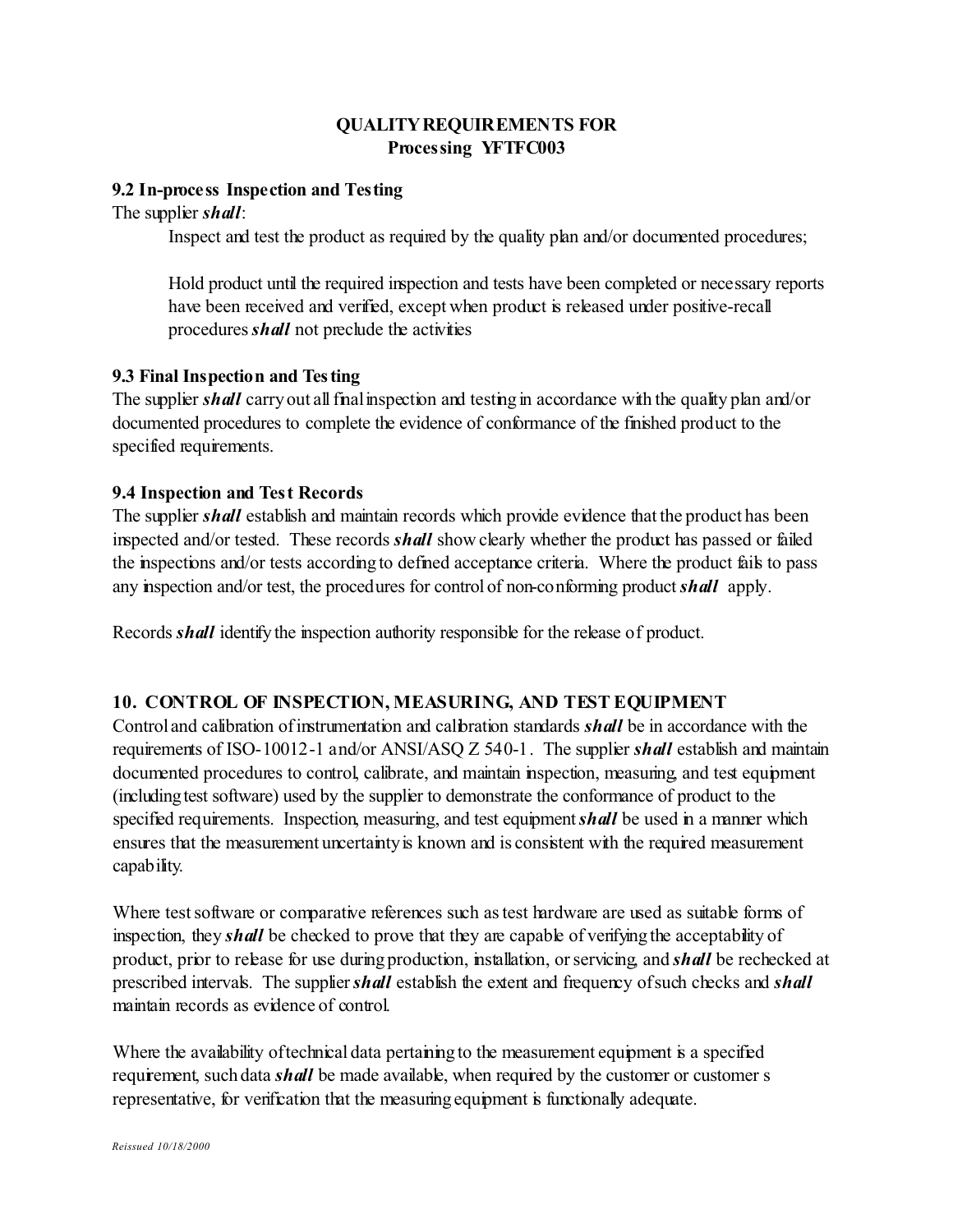#### **10.1 Control Procedure**

The supplier *shall*:

Determine the measurements to be made and the accuracy required, and select the appropriate inspection, measuring, and test equipment that is capable of the necessary accuracy and precision;

Identify all inspection, measuring, and test equipment that can affect product quality, and calibrate and adjust them at prescribed intervals, or prior to use, against certified equipment having a known valid relationship to internationally or nationally recognized standards. Where no such standards exist, the basis used for calibration *shall* be documented;

Define the process employed for the calibration of inspection, measuring, and test equipment, including details of equipment type, unique identification, location, frequency of checks, check method, acceptance criteria, and the action to be taken when results are unsatisfactory; Identify inspection, measuring, and test equipment with a suitable indicator or approved identification record to show the calibration status;

Maintain calibration records for inspection, measuring, and test equipment

Assess and document the validity of previous inspection and test results when inspection,

measuring, and test equipment is found to be out of calibration;

Ensure that the environmental conditions are suitable for the calibrations, inspections, measurements, and tests being carried out;

Ensure that the handling, preservation, and storage of inspection, measuring, and test equipment is such that the accuracy and fitness for use are maintained;

Safeguard inspection, measuring, and test facilities, including both test hardware and test software, from adjustments which would invalidate the calibration setting.

## **11.0 INSPECTION AND TEST STATUS**

The inspection and test status of product **shall** be identified by suitable means, which indicate the conformance or non-conformance of product with regard to inspection and tests performed. The identification of inspection and test status *shall* be maintained, as defined in the quality plan and/or documented procedures, throughout production, installation, and servicing of the product to ensure that only product that has passed the required inspections and tests or released under an authorized concession is dispatched, used, or installed.

#### **12.0 CONTROL OF NONCONFORMING PRODUCT**

The supplier *shall* establish and maintain documented procedures to ensure that product that does not conform to specified requirements is prevented from unintended use or installation. This control*shall* provide for identification, documentation, evaluation, segregation (when practical), disposition of nonconforming product, and for notification to the functions concerned.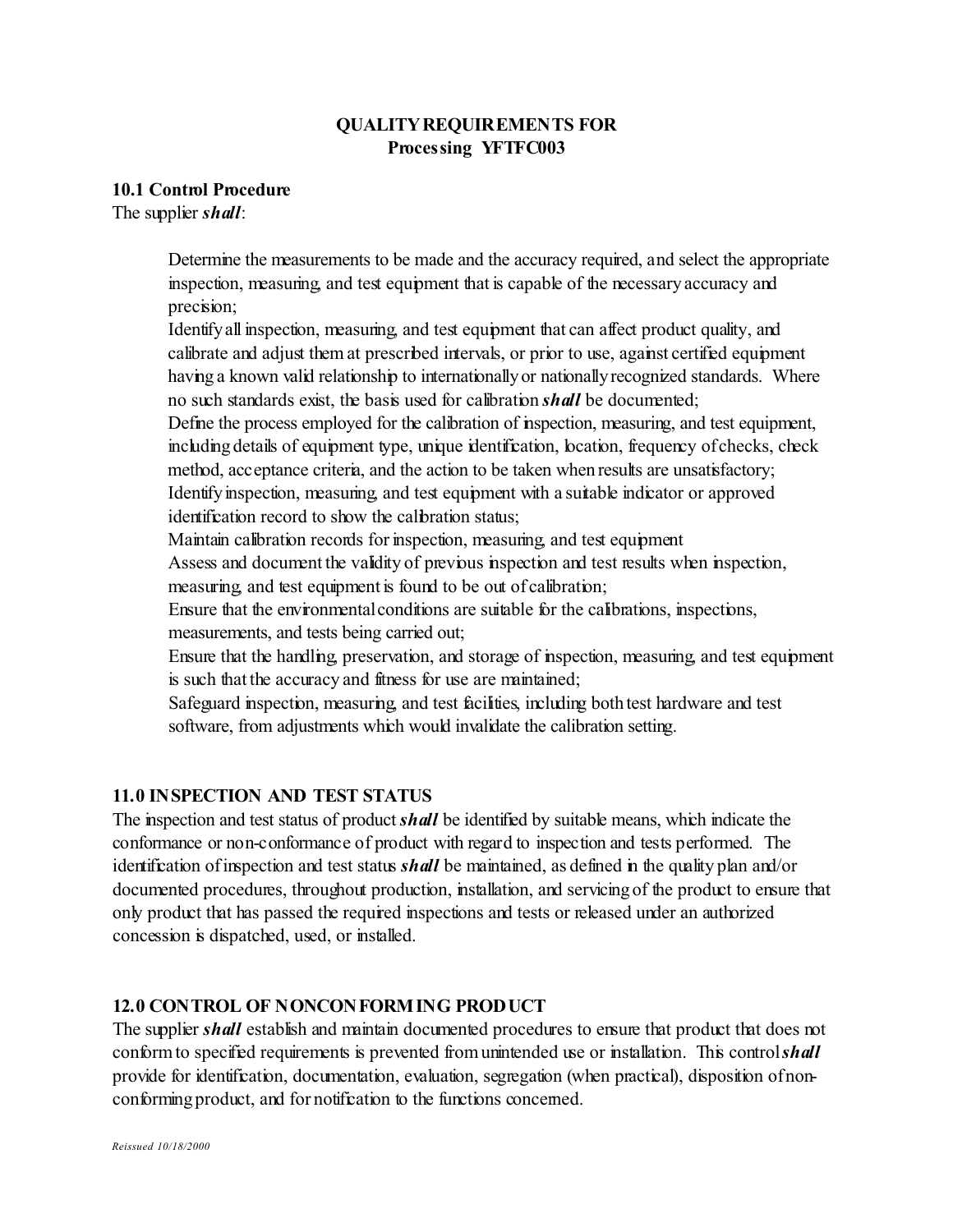### **12.1 Review and Disposition of Non-conforming product**

The responsibility for review and authority for the disposition of nonconforming product *shall* be defined.

Non-conforming product *shall* be reviewed in accordance with documented procedures.

Product reworked to meet the specified requirements, Accepted with or without repair by concession (with customers approval only), Rejected and/or scrapped.

Where required by the contract, the proposed use or repair of product which does not conform to specified requirements *shall* be reported for concession to the customer or customer s representative. The description of the non-conformity that has been accepted, and of repairs, *shall* be recorded to denote the actual condition.

Repaired and/or reworked product *shall* be reinspected in accordance with the quality plan and/or documented procedures.

# **13.0 CORRECTIVE AND PREVENTIVE ACTION**

## **13.1 General**

The supplier *shall* establish and maintain documented procedures for implementing corrective and preventive action.

Any corrective or preventive action taken to eliminate the causes of actual or potential non-conformities *shall* be to a degree appropriate to the magnitude of problems and commensurate with the risks encountered.

The supplier *shall* implement and record any changes to the documented procedures resulting from corrective and preventive action

## **13.2 Responding to Corrective Action Requests.**

The supplier *shall* respond to a corrective action request in a timely manner. A letter sent to the supplier from Young & Franklin/Tactair Fluid Controls gives a description of non-conformities along with a due date that the supplier *shall* respond by. When supplier s do not respond to the corrective action by the due date, their approved supplier status may be revoked and payment for products may be withheld.

## **14.0 HANDLING, STORAGE, PACKAGING, PRESERVATION, AND DELIVERY**

The supplier *shall* establish and maintain documented procedures for handling, storage, packaging,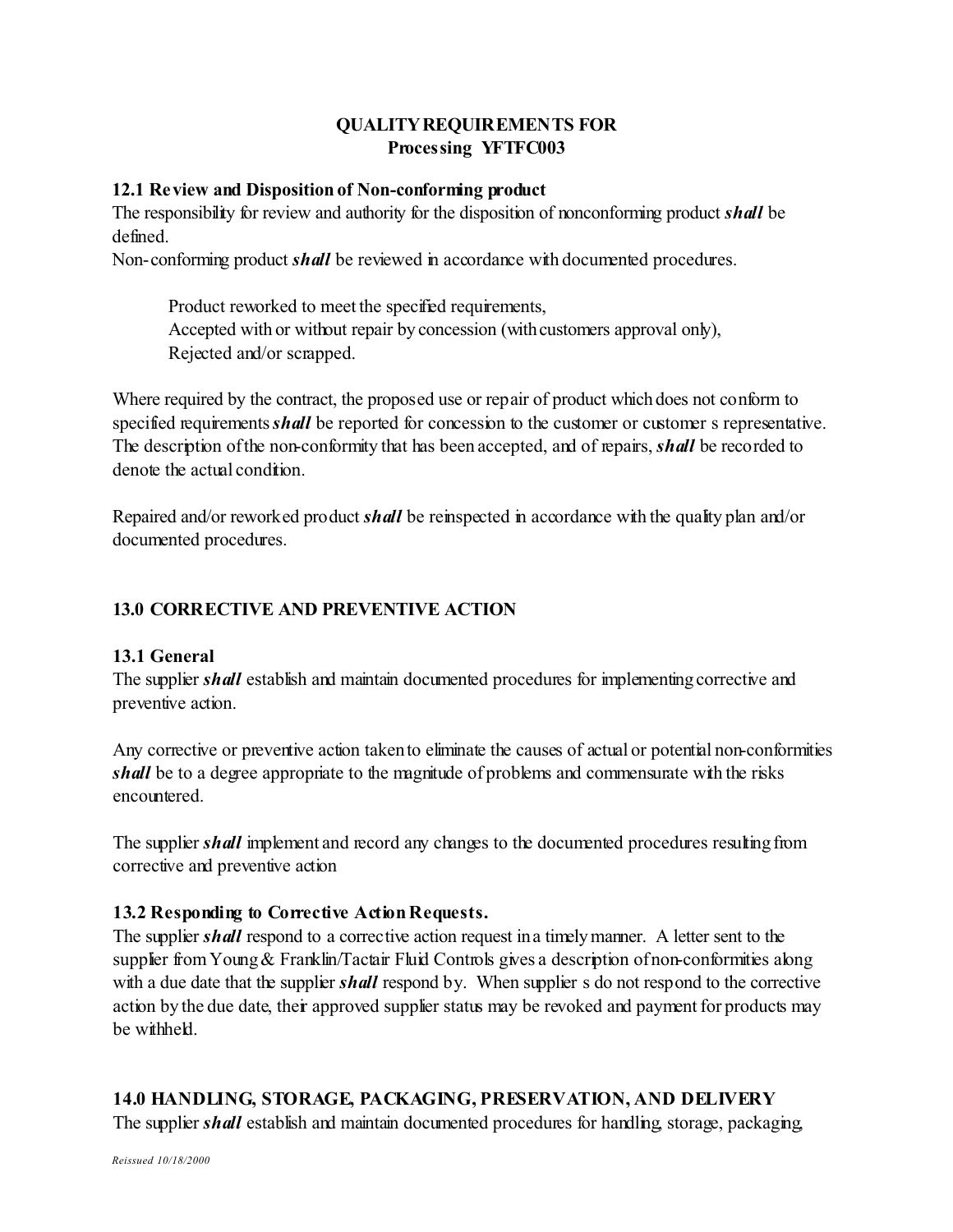preservation, and delivery of product.

### **14.1 Handling**

The supplier *shall* provide methods of handling product that prevent damage or deterioration.

### **14.2 Storage**

The supplier *shall* use designated storage areas or stock rooms to prevent damage or deterioration of product, pending use or deliver. Appropriate methods for authorizing receipt to and dispatch from such areas *shall* be stipulated.

In order to detect deterioration, the condition of product in stock *shall* be assessed at appropriate intervals.

### **14.3 Packaging**

The supplier *shall* control packing, packaging, and marking processes (including materials used) to the extent necessary to ensure conformance to specified requirements.

### **14.4 Preservation**

The supplier *shall* apply appropriate methods for preservation and segregation of product when the product is under the supplier s control.

## **14.5 Delivery**

The supplier *shall* arrange for the protection of the quality of product after final inspection and test. Where contractually specified, this protection *shall* be extended to include delivery to destination.

## **15.0 CONTROL OF QUALITY RECORDS**

The supplier shall establish and maintain documented procedures for identification, collection, indexing, access, filing, storage, maintenance, and disposition of quality records.

The supplier *shall* maintain adequate records of all inspections and tests. The records *shall* indicate the nature and number of observations made, the number and type of deficiencies found, the quantities approved and rejected and the nature of corrective action taken as appropriate. Such records *shall* be made available to Young & Franklin/Tactair Fluid Controls upon request; and *shall* be retained for eight years after final payment under the related P.O. or for an additional period as imposed in the Purchase Order.

All quality records *shall* be legible and *shall* be stored and retained in such a way that they are readily retrievable in facilities that provide a suitable environment to prevent damage or deterioration and to prevent loss.